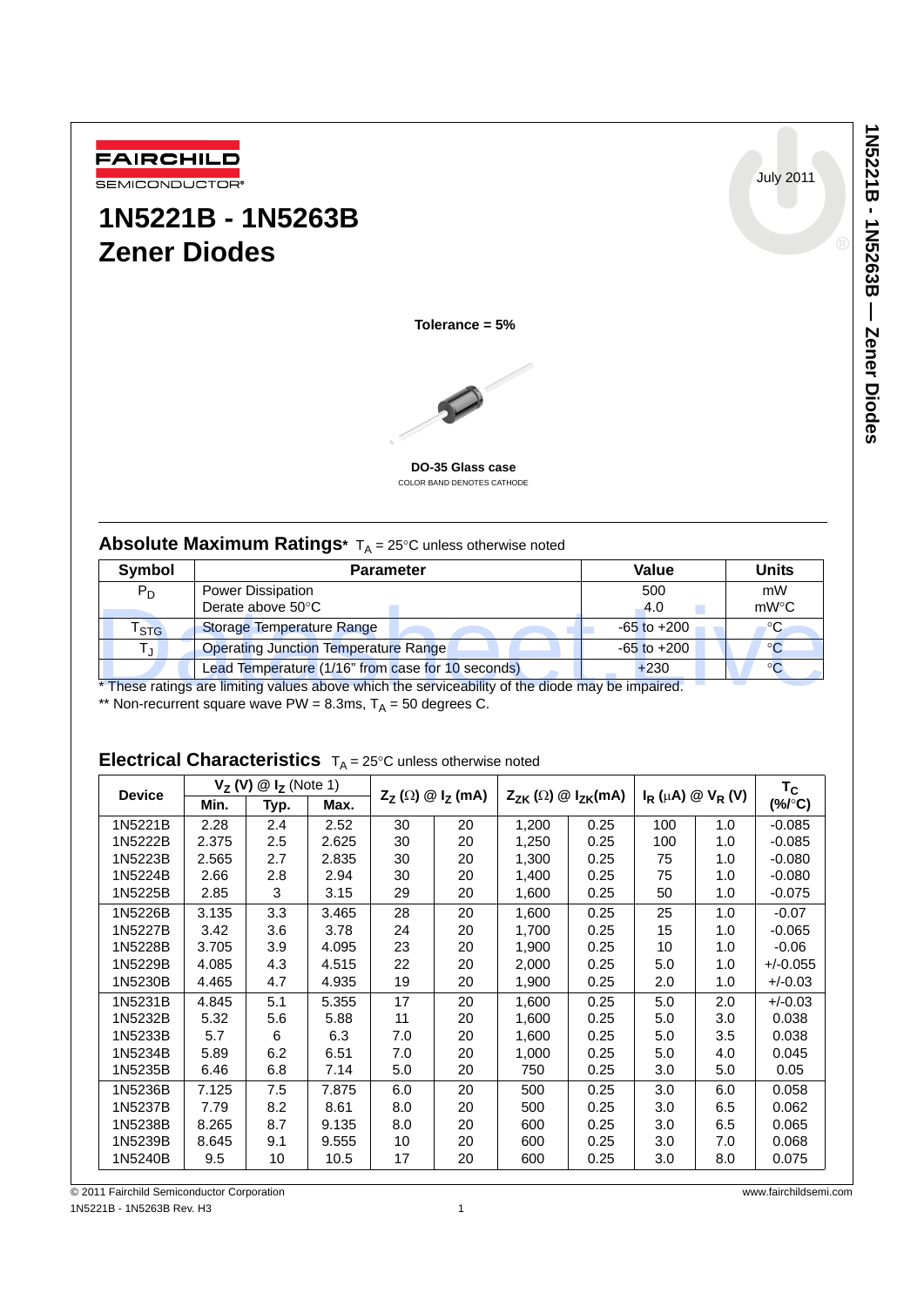| Min.<br>10.45<br>11.4<br>12.35<br>13.3<br>14.25<br>15.2<br>16.15<br>17.1<br>18.05 | Typ.<br>11<br>12<br>13<br>14<br>15<br>16<br>17<br>18<br>19 | Max.<br>11.55<br>12.6<br>13.65<br>14.7<br>15.75<br>16.8<br>17.85<br>18.9 | 22<br>30<br>13<br>15<br>16<br>17<br>19 | $Z_{Z}(\Omega) \otimes I_{Z}(\text{mA})$<br>20<br>20<br>9.5<br>9.0<br>8.5<br>7.8<br>7.4 | $Z_{ZK}(\Omega) \otimes I_{ZK}(mA)$<br>600<br>600<br>600<br>600<br>600<br>600 | 0.25<br>0.25<br>0.25<br>0.25<br>0.25<br>0.25 | 2.0<br>1.0<br>0.5<br>0.1<br>0.1<br>0.1 | $I_R(\mu A) \otimes V_R(V)$<br>8.4<br>9.1<br>9.9<br>10<br>11<br>12 | $T_{\rm C}$<br>$(%V^{\circ}C)$<br>0.076<br>0.077<br>0.079<br>0.080<br>0.082<br>0.083 |
|-----------------------------------------------------------------------------------|------------------------------------------------------------|--------------------------------------------------------------------------|----------------------------------------|-----------------------------------------------------------------------------------------|-------------------------------------------------------------------------------|----------------------------------------------|----------------------------------------|--------------------------------------------------------------------|--------------------------------------------------------------------------------------|
|                                                                                   |                                                            |                                                                          |                                        |                                                                                         |                                                                               |                                              |                                        |                                                                    |                                                                                      |
|                                                                                   |                                                            |                                                                          |                                        |                                                                                         |                                                                               |                                              |                                        |                                                                    |                                                                                      |
|                                                                                   |                                                            |                                                                          |                                        |                                                                                         |                                                                               |                                              |                                        |                                                                    |                                                                                      |
|                                                                                   |                                                            |                                                                          |                                        |                                                                                         |                                                                               |                                              |                                        |                                                                    |                                                                                      |
|                                                                                   |                                                            |                                                                          |                                        |                                                                                         |                                                                               |                                              |                                        |                                                                    |                                                                                      |
|                                                                                   |                                                            |                                                                          |                                        |                                                                                         |                                                                               |                                              |                                        |                                                                    |                                                                                      |
|                                                                                   |                                                            |                                                                          |                                        |                                                                                         |                                                                               |                                              |                                        |                                                                    |                                                                                      |
|                                                                                   |                                                            |                                                                          |                                        |                                                                                         | 600                                                                           | 0.25                                         | 0.1                                    | 13                                                                 | 0.084                                                                                |
|                                                                                   |                                                            |                                                                          | 21                                     | 7.0                                                                                     | 600                                                                           | 0.25                                         | 0.1                                    | 14                                                                 | 0.085                                                                                |
|                                                                                   |                                                            | 19.95                                                                    | 23                                     | 6.6                                                                                     | 600                                                                           | 0.25                                         | 0.1                                    | 14                                                                 | 0.085                                                                                |
| 19                                                                                | 20                                                         | 21                                                                       | 25                                     | 6.2                                                                                     | 600                                                                           | 0.25                                         | 0.1                                    | 15                                                                 | 0.086                                                                                |
| 20.9                                                                              | 22                                                         | 23.1                                                                     | 29                                     | 5.6                                                                                     | 600                                                                           | 0.25                                         | 0.1                                    | 17                                                                 | 0.087                                                                                |
| 22.8                                                                              | 24                                                         | 25.2                                                                     | 33                                     | 5.2                                                                                     | 600                                                                           | 0.25                                         | 0.1                                    | 18                                                                 | 0.088                                                                                |
| 23.75                                                                             | 25                                                         | 26.25                                                                    | 35                                     | 5.0                                                                                     | 600                                                                           | 0.25                                         | 0.1                                    | 19                                                                 | 0.088                                                                                |
| 25.65                                                                             | 27                                                         | 28.35                                                                    | 41                                     | 4.6                                                                                     | 600                                                                           | 0.25                                         | 0.1                                    | 21                                                                 | 0.089                                                                                |
| 26.6                                                                              | 28                                                         | 29.4                                                                     | 44                                     | 4.5                                                                                     | 600                                                                           | 0.25                                         | 0.1                                    | 21                                                                 | 0.090                                                                                |
| 28.5                                                                              | 30                                                         | 31.5                                                                     | 49                                     | 4.2                                                                                     | 600                                                                           | 0.25                                         | 0.1                                    | 23                                                                 | 0.09                                                                                 |
| 31.35                                                                             | 33                                                         | 34.65                                                                    | 58                                     | 3.8                                                                                     | 700                                                                           | 0.25                                         | 0.1                                    | 25                                                                 | 0.092                                                                                |
| 34.2                                                                              | 36                                                         | 37.8                                                                     | 70                                     | 3.4                                                                                     | 700                                                                           | 0.25                                         | 0.1                                    | 27                                                                 | 0.093                                                                                |
| 37.05                                                                             |                                                            | 40.95                                                                    | 80                                     | 3.2                                                                                     | 800                                                                           | 0.25                                         | 0.1                                    | 30                                                                 | 0.094                                                                                |
| 40.85                                                                             |                                                            | 45.15                                                                    | 93                                     | 3.0                                                                                     | 900                                                                           | 0.25                                         | 0.1                                    | 33                                                                 | 0.095                                                                                |
| 44.65                                                                             |                                                            | 49.35                                                                    | 105                                    | 2.7                                                                                     | 1000                                                                          | 0.25                                         | 0.1                                    | 36                                                                 | 0.095                                                                                |
| 48.45                                                                             |                                                            | 53.55                                                                    | 125                                    | 2.5                                                                                     | 1100                                                                          | 0.25                                         | 0.1                                    | 39                                                                 | 0.096                                                                                |
|                                                                                   |                                                            | 58.8                                                                     | 150                                    | $2.2\phantom{0}$                                                                        | 1300                                                                          | 0.25                                         | 0.1                                    | 43                                                                 | 0.096                                                                                |
|                                                                                   | 53.2                                                       | 39<br>43<br>47<br>51<br>56                                               |                                        | $V_F$ Forward Voltage = 1.2V Max. @ $I_F$ = 200mA                                       |                                                                               |                                              |                                        |                                                                    |                                                                                      |

### **Notes:**

1. Zener Voltage (V<sub>Z</sub>)

The zener voltage is measured with the device junction in the thermal equilibrium at the lead temperature (T<sub>L</sub>) at 30 $\rm{°C}$   $\pm$  1 $\rm{°C}$  and 3/8" lead length

# **Top Mark Information**

| <b>Device</b> | Line 1      | Line 2 | Line 3 |
|---------------|-------------|--------|--------|
| 1N5221B       | <b>LOGO</b> | 22     | 1B     |
| 1N5222B       | <b>LOGO</b> | 22     | 2B     |
| 1N5223B       | <b>LOGO</b> | 22     | 3B     |
| 1N5224B       | <b>LOGO</b> | 22     | 4B     |
| 1N5225B       | <b>LOGO</b> | 22     | 5B     |
| 1N5226B       | <b>LOGO</b> | 22     | 6B     |
| 1N5227B       | <b>LOGO</b> | 22     | 7B     |
| 1N5228B       | <b>LOGO</b> | 22     | 8B     |
| 1N5229B       | <b>LOGO</b> | 22     | 9B     |
| 1N5230B       | <b>LOGO</b> | 23     | 0B     |
| 1N5231B       | <b>LOGO</b> | 23     | 1B     |
| 1N5232B       | <b>LOGO</b> | 23     | 2B     |
| 1N5233B       | <b>LOGO</b> | 23     | 3B     |
| 1N5234B       | <b>LOGO</b> | 23     | 4B     |
| 1N5235B       | <b>LOGO</b> | 23     | 5B     |
| 1N5236B       | <b>LOGO</b> | 23     | 6B     |
| 1N5237B       | <b>LOGO</b> | 23     | 7B     |
| 1N5238B       | <b>LOGO</b> | 23     | 8B     |
| 1N5239B       | <b>LOGO</b> | 23     | 9Β     |
| 1N5240B       | <b>LOGO</b> | 24     | 0B     |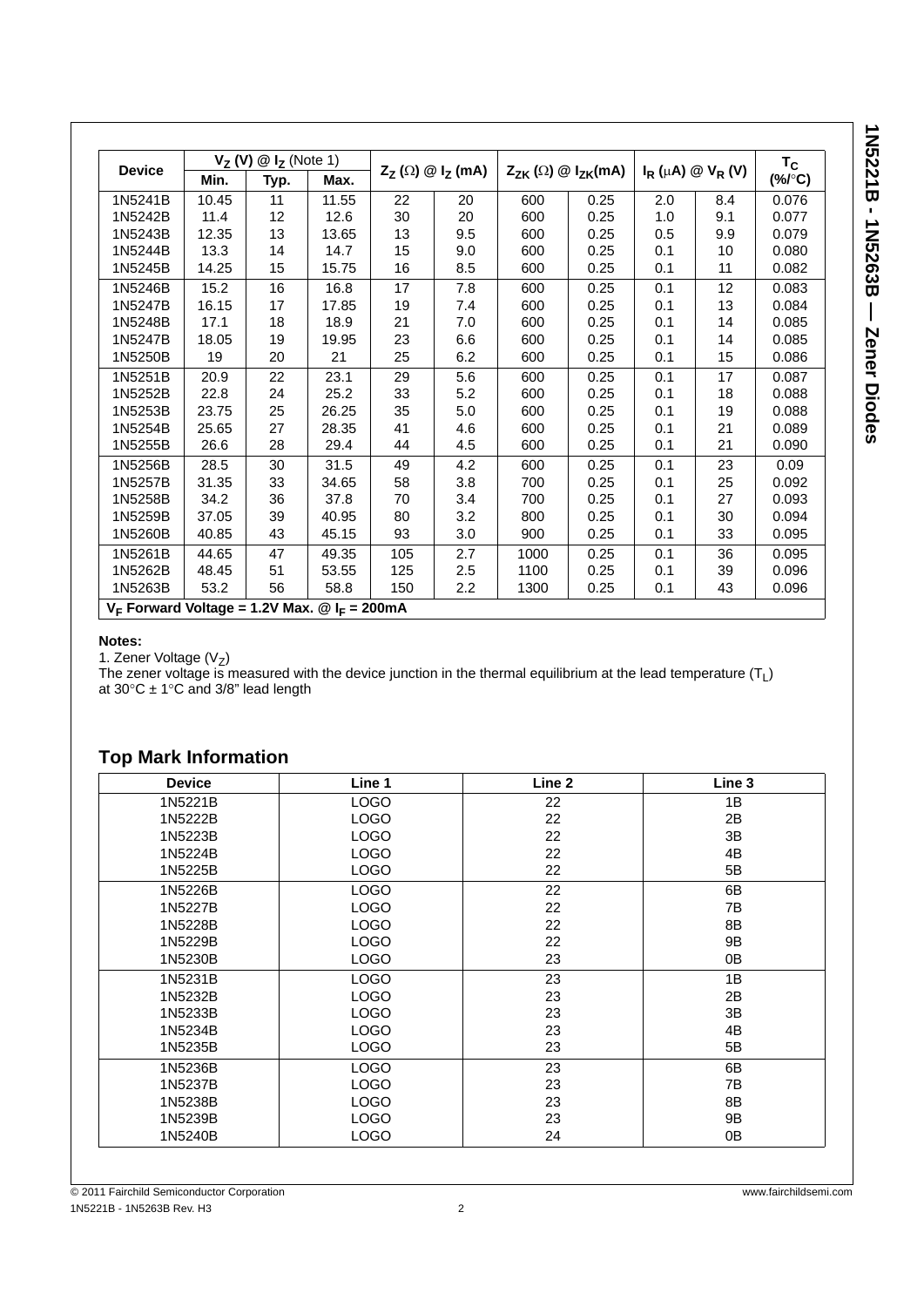| <b>Device</b> | Line 1      | Line 2 | Line 3 |
|---------------|-------------|--------|--------|
| 1N5241B       | <b>LOGO</b> | 24     | 1B     |
| 1N5242B       | <b>LOGO</b> | 24     | 2B     |
| 1N5243B       | <b>LOGO</b> | 24     | 3B     |
| 1N5244B       | <b>LOGO</b> | 24     | 4B     |
| 1N5245B       | <b>LOGO</b> | 24     | 5B     |
| 1N5246B       | <b>LOGO</b> | 24     | 6B     |
| 1N5247B       | <b>LOGO</b> | 24     | 7B     |
| 1N5248B       | LOGO        | 24     | 8B     |
| 1N5247B       | LOGO        | 24     | 9B     |
| 1N5250B       | <b>LOGO</b> | 25     | 0B     |
| 1N5251B       | <b>LOGO</b> | 25     | 1B     |
| 1N5252B       | <b>LOGO</b> | 25     | 2B     |
| 1N5253B       | <b>LOGO</b> | 25     | 3B     |
| 1N5254B       | <b>LOGO</b> | 25     | 4B     |
| 1N5255B       | <b>LOGO</b> | 25     | 5B     |
| 1N5256B       | <b>LOGO</b> | 25     | 6B     |
| 1N5257B       | <b>LOGO</b> | 25     | 7B     |
| 1N5258B       | LOGO        | 25     | 8B     |
| 1N5259B       | LOGO        | 25     | 9B     |
| 1N5260B       | <b>LOGO</b> | 26     | 0B     |
| 1N5261B       | <b>LOGO</b> | 26     | 1B     |
| 1N5262B       | <b>LOGO</b> | 26     | 2B     |
| 1N5263B       | <b>LOGO</b> | 26     | 3B     |

## **Top Mark Information** (Continued)



1<sup>st</sup> line: F - Fairchild Logo

2<sup>nd</sup> line: Device Name - 4<sup>th</sup> to 5<sup>th</sup> characters of the device name. or  $5<sup>th</sup>$  to  $6<sup>th</sup>$  characters for BZXyy series 3<sup>rd</sup> line: Device Name - 6<sup>th</sup> to 7<sup>th</sup> characters of the device name.

or Voltage rating for BZXyy series

### **General Requirements:**

1.0 Cathode Band

2.0 First Line: F - Fairchild Logo

3.0 Second Line: Device name - For 1Nxx series:  $4<sup>th</sup>$  to  $5<sup>th</sup>$  characters of the device name.

For BZxx series: 5<sup>th</sup> to 6<sup>th</sup> characters of the device name.

4.0 Third Line: Device name - For 1Nxx series:  $6<sup>th</sup>$  to  $7<sup>th</sup>$  characters of the device name.

### For BZXyy series: Voltage rating

- 5.0 Devices shall be marked as required in the device specification (PID or FSC Test Spec).
- 6.0 Maximum no. of marking lines: 3
- 7.0 Maximum no. of digits per line: 2
- 8.0 FSC logo must be 20 % taller than the alphanumeric marking and should occupy the 2 characters of the specified line.
- 9.0 Marking Font: Arial (Except FSC Logo)
- 10.0 First character of each marking line must be aligned vertically.

11.0 All device markings must be based on Fairchild device specification.